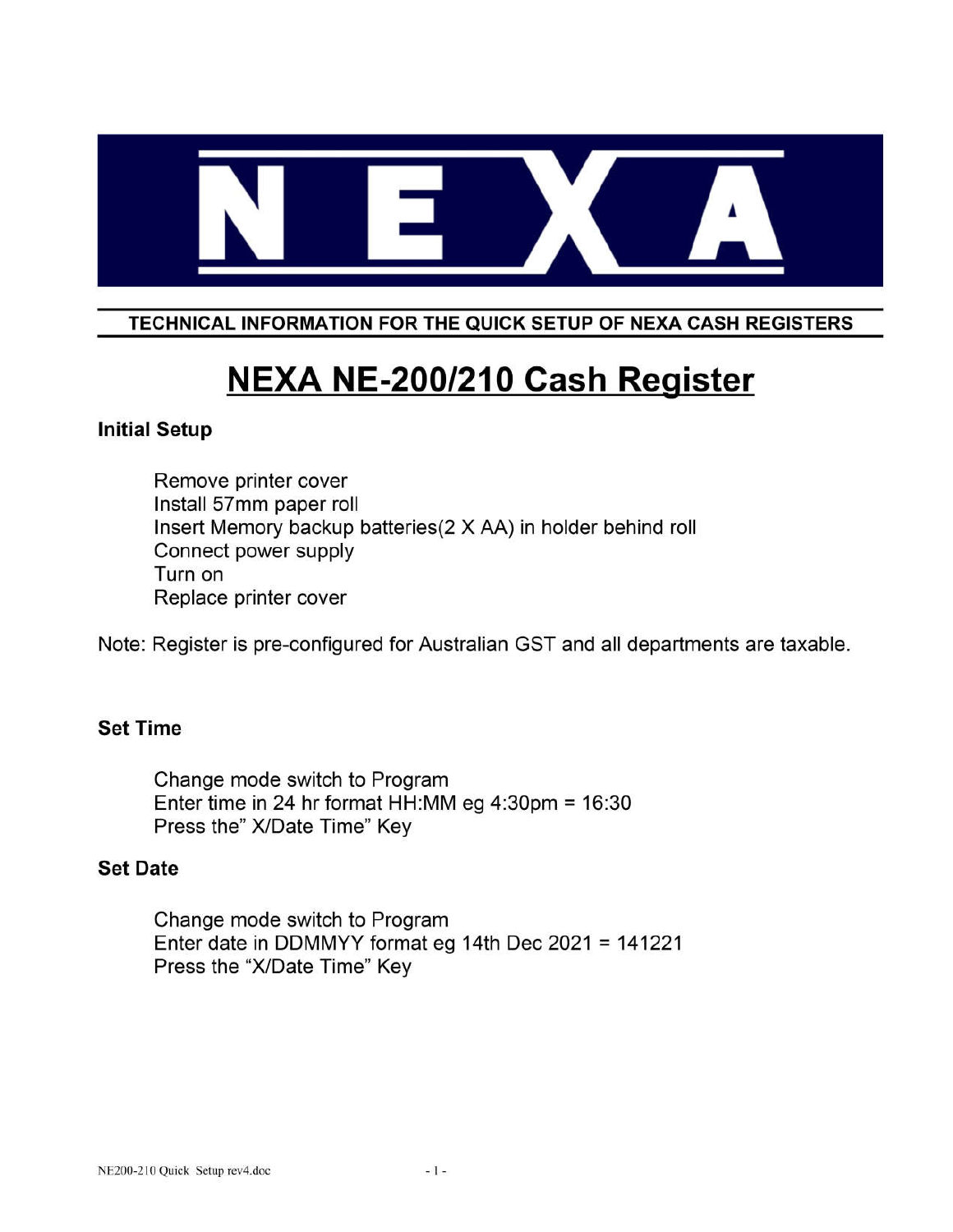#### **Set Price/GST for Departments**

Change mode switch to Program Enter GST status GST = 001 Non-GST = 000 Press Credit Key Enter Price without using decimal point e.g. \$1.50 = 150 Press Department Key

#### **Changing Names of Departments**

- 1. Change mode switch to Program
- 2. Press Subtotal twice to select dept programming(dP01 on screen)
- 3. Press PLUS/MINUS keys (Dept 1/9 and 5/13) to select next/previous dept 1-40
- 4. Enter Name with numeric keys( characters are printed on top of keys)
- 5. Press appropriate key till character is appears on mini display

Eg. Pressing 8 once shows "A" twice shows "B"

- 6. Press [.] button to confirm character
- 7. Repeat until all characters have been selected(up to 12 characters)
- 8. Press Credit button saves and steps to next department
- 9. Enter next department name back to step 4 OR Press CASH to finish

Double Width Character - Press [X Date/Time] before each character